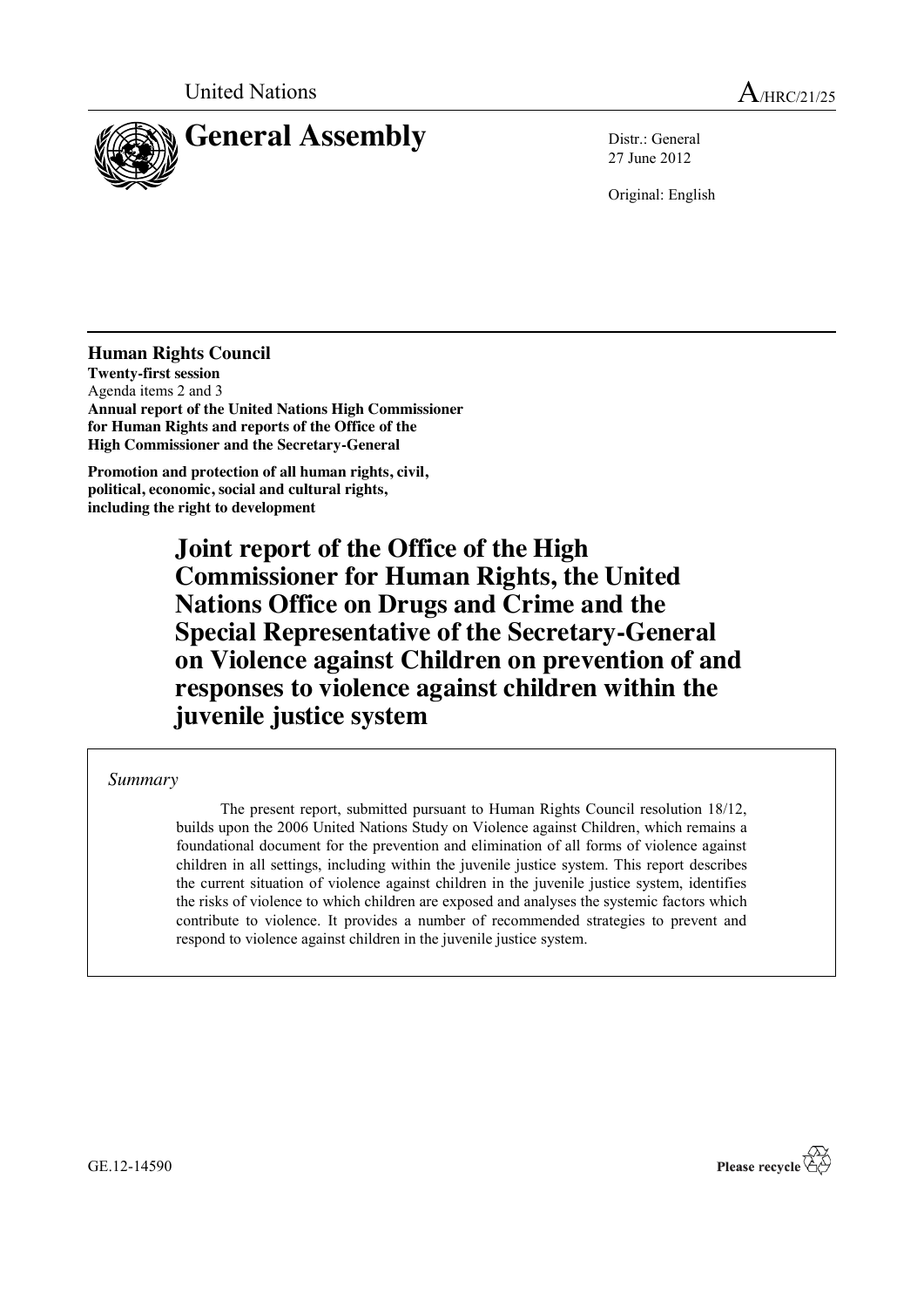### **A/HRC/21/25**

# Contents

|      |                                                                                      | Paragraphs | Page           |
|------|--------------------------------------------------------------------------------------|------------|----------------|
| I.   |                                                                                      | $1 - 4$    | 3              |
| П.   |                                                                                      | $5 - 7$    | 3              |
| III. |                                                                                      | $8 - 19$   | $\overline{4}$ |
|      | А.                                                                                   | $9 - 13$   | $\overline{4}$ |
|      | The urgent need to reduce the number of children in detention<br>B <sub>1</sub>      | $14 - 19$  | 5              |
| IV.  | Identification of risks of violence within the juvenile justice system               | $20 - 49$  | 6              |
|      | A.                                                                                   | 20         | 6              |
|      | <b>B</b> .                                                                           | $21 - 22$  | 6              |
|      | $C$ .                                                                                | $23 - 26$  | 7              |
|      | D.                                                                                   | 27         | 7              |
|      | $E_{\rm c}$<br>The right to appear before a court or tribunal to challenge detention | $28 - 29$  | 8              |
|      | $F_{\cdot}$                                                                          | $30 - 31$  | 8              |
|      | G.                                                                                   | $32 - 33$  | 8              |
|      | $H_{\cdot}$                                                                          | 34         | 9              |
|      | $\mathbf{I}$ .                                                                       | $35 - 49$  | 9              |
| V.   |                                                                                      | $50 - 65$  | 11             |
|      | А.                                                                                   | 50         | 11             |
|      | <b>B</b> .                                                                           | 51         | 12             |
|      | C.<br>Lack of monitoring, oversight and complaints mechanisms                        | $52 - 55$  | 12             |
|      | D.                                                                                   | 56         | 12             |
|      | $E_{\rm{r}}$                                                                         | $57 - 63$  | 13             |
|      | F.                                                                                   | $64 - 65$  | 14             |
| VI.  | Recommended strategies to prevent and respond to violence against children           | $66 - 100$ | 14             |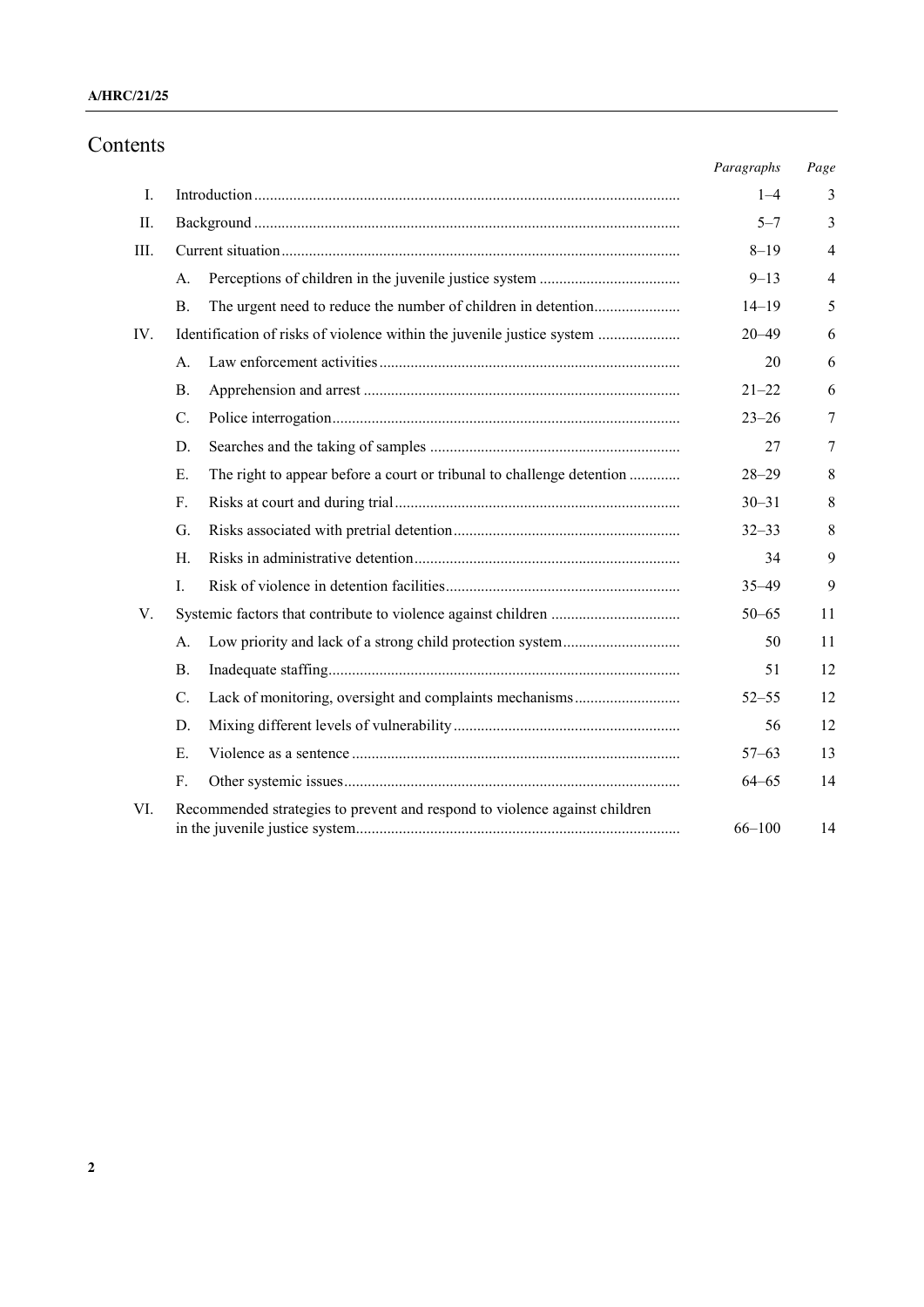# **I. Introduction**

1. In its resolution 18/12 of 24 September 2011 on human rights in the administration of justice, in particular juvenile justice, the Human Rights Council invited the Office of the High Commissioner for Human Rights, the United Nations Office on Drugs and Crime and the Special Representative of the Secretary-General on Violence against Children to collaborate in the organization of an expert consultation on prevention of and responses to violence against children within the juvenile justice system and to submit a report thereon.

2. The Expert Consultation took place in Vienna on 23-24 January 2012. It was hosted by the United Nations Office on Drugs and Crime (UNODC) and co-organized with the Office of the High Commissioner for Human Rights (OHCHR) and the Special Representative of the Secretary-General on Violence against Children, in cooperation with the Government of Austria. Participants included representatives from international and regional human rights bodies, governmental and State institutions, academia and civil society.

3. The Expert Consultation focused on the risks and systemic factors contributing to violence against children within the juvenile justice system, and strategies and practical recommendations to prevent and respond to violence against children within the juvenile justice system.

4. This report is informed by the results of the consultation and a research paper conducted by an independent consultant, Ann Skelton, of the University of Pretoria, South Africa.

# **II. Background**

5. The report builds upon the 2006 United Nations Study on Violence against Children which remains a foundational document for the prevention and elimination of all forms of violence against children in all settings, including within juvenile justice systems. The Study recognized that children in the custody of the police or in criminal justice institutions are at a high risk of violence, including as a result of the public perception of them as being antisocial or criminals and the prevalence of physical and psychological punitive approaches. The Study urged States to prohibit, prevent and respond to all forms of violence against children, in all settings, including in the justice system.

6. The responses proposed by the Study included legislative action and policies to prevent institutionalization – in particular the proper application of the principle of "last resort" and the prioritization of alternative measures to deprivation of liberty. Such alternatives begin with primary prevention measures such as support for disadvantaged and at-risk families and early childhood initiatives.

7. States were urged to reduce detention and use it only for child offenders who are assessed as posing a real danger to others, as a last resort and for the shortest appropriate period of time. States were further urged to undertake legal reforms to abolish violent forms of sentencing and to decriminalize status offences. The Study also proposed alternatives to detention such as community-based diversion programmes. Further responses were proposed to ensure protection from violence within institutions, with emphasis on staff selection; training and remuneration; conforming to international standards; registration, monitoring and investigation; and complaint mechanisms.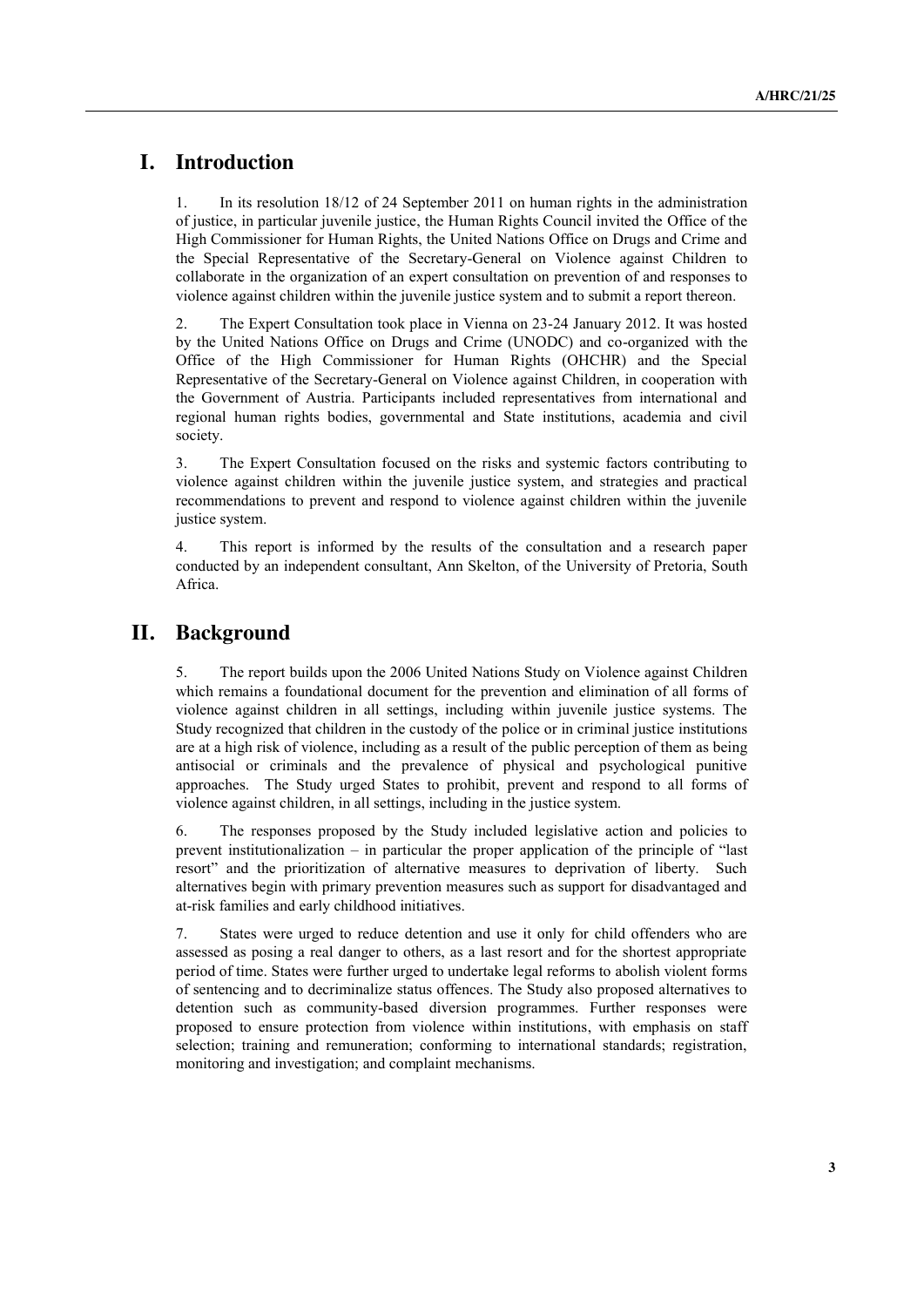## **III. Current situation**

8. It is estimated that at least 1 million children are deprived of their liberty worldwide,<sup>1</sup> a figure that is probably underestimated. Research shows that the majorities of detained children are awaiting trial, that a large proportion of these children are held for minor offences and are first-time offenders. Violence at home, poverty, structural violence and risky survival activities propel children into the juvenile justice system, and detention in the criminal justice system is often used as a substitute for referral to child care and protection institutions. There is a worrying trend for children to be placed in institutions, rather than minimizing the risk of violence against children by ensuring effective prevention. Incidents of violence occur while in custody of police and security forces, in both pretrial and post-sentence detention, as well as a form of sentencing. Violence can be perpetrated by staff, adult detainees and other children, or be the result of self-harm.

### **A. Perceptions of children in the juvenile justice system**

9. The United Nations Study observed that although the majority of offences committed by children are non-violent, pressure on politicians to "get tough on crime" has driven increasingly harsh responses to children in conflict with the law. There is a popular perception that a large proportion of crimes are committed by children, although in fact children are not dominant in crimes statistics.<sup>2</sup> The United Nations High Commissioner for Human Rights has expressed concern at the growing public perception that juvenile delinquency is increasing. Such a perception, not grounded upon evidence but based on media reports of a few serious cases, influences the political discourse and too often leads to the adoption of legislation on the treatment of young offenders that weakens children's rights.

10. It is a further concern that increasing numbers of children have been drawn into the criminal justice system through "anti-social behaviour measures", which has led to more children being deprived of liberty – at younger ages.

11. It is apparent that many policy and lawmakers have subscribed to a disproportionately punitive approach. Personnel working with children in the juvenile justice system are not immune to these societal attitudes. The lack of public concern about brutality towards children in detention facilities may reflect societies' rejection of children who do not conform to conventional social behaviour. Such stigmatization may also be expressed in the abusive attitudes and behaviour of poorly trained staff.

12. A positive development is that, alongside an apparent rise in punitiveness, there has also been a trend towards increased use of restorative justice mechanisms, especially in the juvenile justice sphere. The United Nations Basic Principles on the Use of Restorative Justice Programmes in Criminal Matters<sup>3</sup>, as well as the United Nations Handbook on Restorative Justice Programmes<sup>4</sup> have provided an international framework for work in this field. In different regions, there are significant developments in the process of law reform and restorative justice programmes for child offenders. In many cases, restorative justice

 $1$  Report of the Special Rapporteur on torture and other cruel, inhuman or degrading treatment or punishment, Manfred Nowak, (A/HRC/13/39/Add.5), p. 63, para. 236.

<sup>2</sup> T. Hammarberg, "A juvenile justice approach built on human rights principles", *Youth Justice*  December 2008, vol. 8, No. 3, pp. 103-196.

<sup>&</sup>lt;sup>3</sup> Economic and Social Council resolution 2002/12.

<sup>4</sup> UNODC Handbook on restorative justice programmes, available from: http://www.unodc.org/pdf/criminal\_justice/06-56290\_Ebook.pdf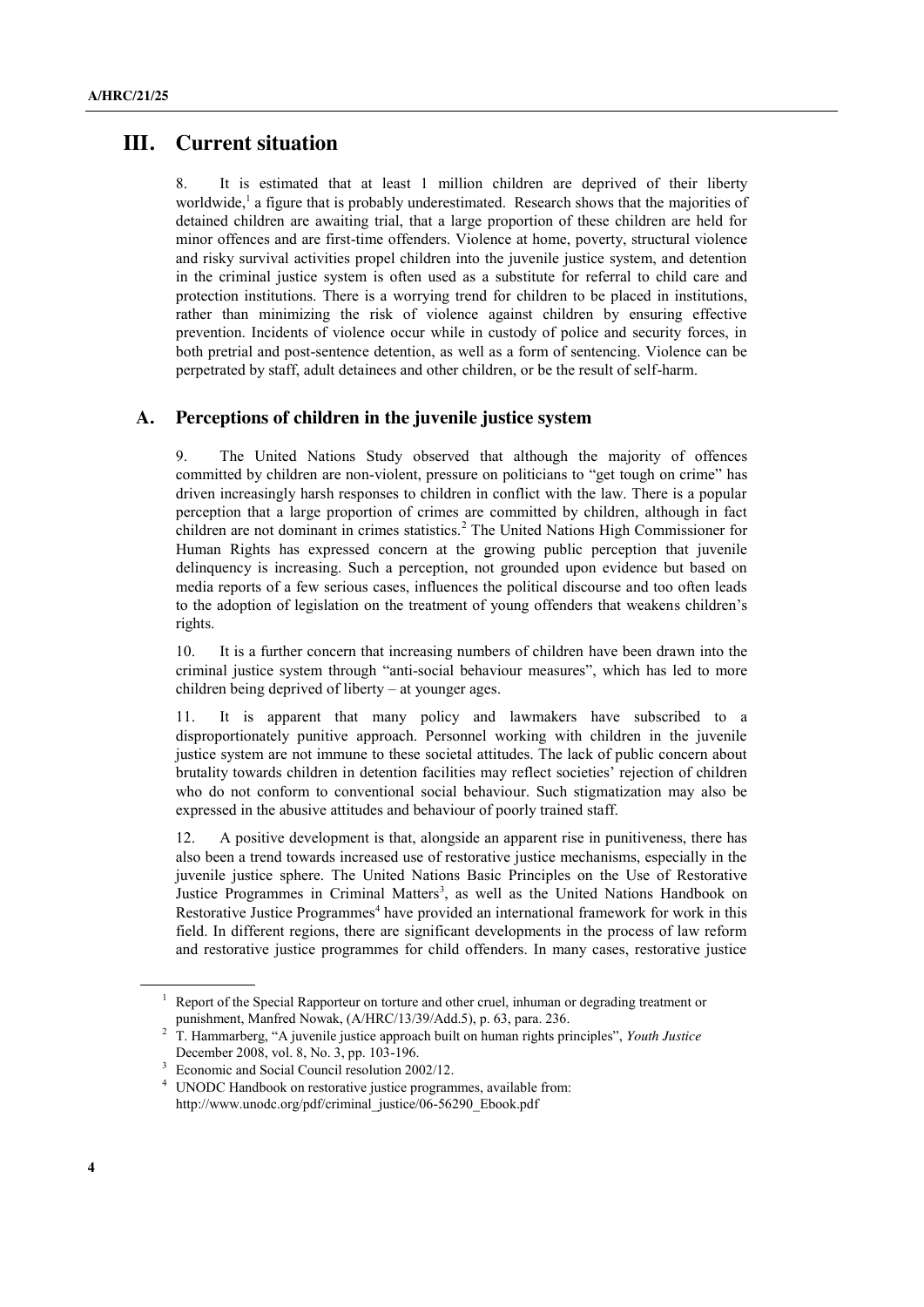practices have a long tradition in communities. The current work in some States is focused on evaluating, codifying and regulating restorative practices to ensure full compliance with the Convention on the Rights of the Child. In South Sudan and East Timor, for example, legislation has been drafted to incorporate traditional restorative practices and give effect to the Convention.<sup>5</sup>

13. In Norway, where the minimum age of criminal responsibility is 15 years, a legislative amendment on the Juvenile System was enacted in December 2011. It applies to children between 15 and 18 years who have committed serious or repeated offences. In the new system, the sanction will be imposed locally, where the convicted young person lives. Imprisonment sentences will be replaced by social control and close follow-up, including full involvement of the offender, the offender's "private network", the various elements of the justice system and other public bodies, all of which will contribute to an individualized follow-up process. Victims may also be involved at their own request. The objective is to give the convicted child an enhanced understanding of the consequences of his/her act for everyone affected, while guaranteeing him/her the necessary aid and support. The key factor is to strengthen the young person's resources to deal with his or her own criminal act. The legislative changes also introduced extensive community service orders for offenders between 15 and 18 years as an alternative to unsuspended prison sentences.

#### **B. The urgent need to reduce the number of children in detention**

14. The international normative framework, including the United Nations Guidelines for the Prevention of Juvenile Delinquency, <sup>7</sup> promotes a comprehensive approach to prevention to avoid the criminalization and penalization of children. However many States still lack crime prevention strategies or plans. There is an increasing body of knowledge about effective crime prevention strategies,<sup>8</sup> and the demonstrated cost-saving benefits of prevention,<sup>9</sup> but in contrast with this principle, many countries invest in building detention facilities for children, rather than prioritizing investment in prevention measures.

15. In a number of countries, there is concern that too many children are brought into the criminal justice system through "status offences", leading to the placement of children in detention rather than providing them with the needed care and protection. As noted by the Special Representative of the Secretary-General on Violence against Children there is a worrying trend to criminalize children living and/or working in the streets. Children living and/or working in the streets are perceived as a social threat, stigmatized by the media and blamed for an alleged increase in juvenile delinquency. Truancy, vagrancy or begging by children are still often punished by the criminal justice system rather than prevented and addressed through child protection measures. Deprivation of liberty tends to become a preferred solution, rather than a measure of last resort, and is often accompanied by extortion, ill treatment and sexual abuse.

<sup>5</sup> Cyndi Banks, *Protecting the Rights of the Child: Regulating restorative Justice and Indigenous Practices in Southern Sudan and East Timor*, International Journal of Children's Rights, vol. 19 (2), (2011).

<sup>6</sup> White Paper Prop. 135 L (2010-2011).

<sup>&</sup>lt;sup>7</sup> General Assembly resolution 45/112.

<sup>8</sup> European Crime Prevention Network, *A Review of Good Practices in Preventing Juvenile Crime in the European Union* (2006); I. Palmary and C. Moat, *Preventing Criminality Among Young People*  (Centre for the Study of Violence and Reconciliation, 2001).

<sup>9</sup> Welsh et al. *Costs and Benefits of Preventing Crime,* (Westview Press, Boulder, 2000); Jones et al, *The Economic Return on PCCD's Investment in Research-based Programs: A Cost-benefit analysis of delinquency prevention in Pennsylvania* (Pennsylvania State University 2008).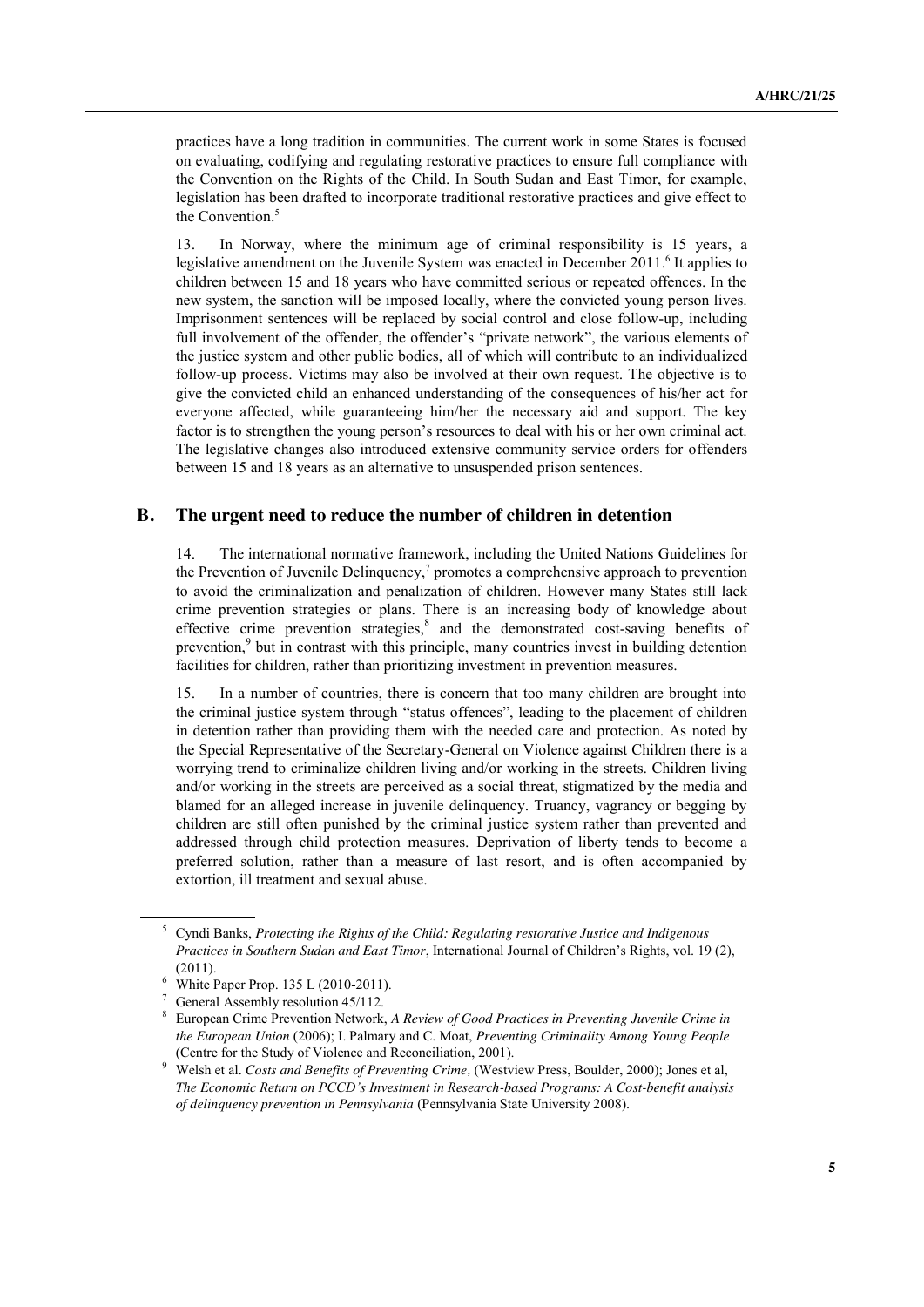16. There are additional groups of children, often overrepresented in the criminal justice system, who should not be there, and for whom appropriate care and protection services should be provided. These include children with mental health problems, children with substance abuse problems, children in need of care and protection and unaccompanied children. By removing such children from the criminal justice system the potential to reduce violence against them is clearly increased.

17. Many States still have low minimum ages of criminal responsibility (MACR). The Committee on the Rights of the Child has encouraged States parties to increase their lower MACR to the age of 12 years as the absolute minimum age and to continue to increase it to a higher age level. This is the absolute minimum that must be progressively increased. States setting a higher MACR must also have a clear policy on non-custodial measures for the vast majority of children who are below that age, to avoid them being transferred from one form of custody to another. Age thresholds for detention are also a good mechanism for keeping children out of detention, particularly prison, and this can be set higher than the MACR. 10

18. A key principle of a rights-based juvenile justice system is non-discrimination. Children from ethnic and minority groups are overrepresented in the criminal justice system. Similar situations occur with migrant children and asylum seekers who are placed in detention on the basis of their migratory status. The reasons for this may include discrimination by law enforcement officials, but also social exclusion experienced more generally by those groups in the countries where they live. Social exclusion tends to result in patterns of poverty, domestic violence, gang activity, substance abuse, barriers to education, and poor prospects for meaningful employment.

19. An important and highly effective way of reducing the number of children in the criminal justice system is through diversion mechanisms, such as restorative justice programmes and alternative non-custodial measures. Although these children may still be at risk during the police station phase, pretrial diversion avoids pretrial detention. Alternative sentencing that prevents children from being deprived of their liberty is invaluable in the reduction of violence against children.

# **IV. Identification of risks of violence within the juvenile justice system**

### **A. Law enforcement activities**

20. Although contact with the juvenile justice system usually begins with arrest or apprehension, children can be victims of violence through law enforcement activities that never result in arrests or charges. Concern is expressed that anti-social behaviour reduction methods such as dispersal powers may lead to the use of violence, especially as a certain amount of force is permissible by law.

#### **B. Apprehension and arrest**

21. Police and other security forces are often responsible for violence against children, and arrests are one of the situations in which this occurs. The *Five years on* follow-up

<sup>10</sup> T. Liefaard, *Deprivation of Liberty of Children in Light of International Human Rights Law and Standards* (Intersentia, 2008).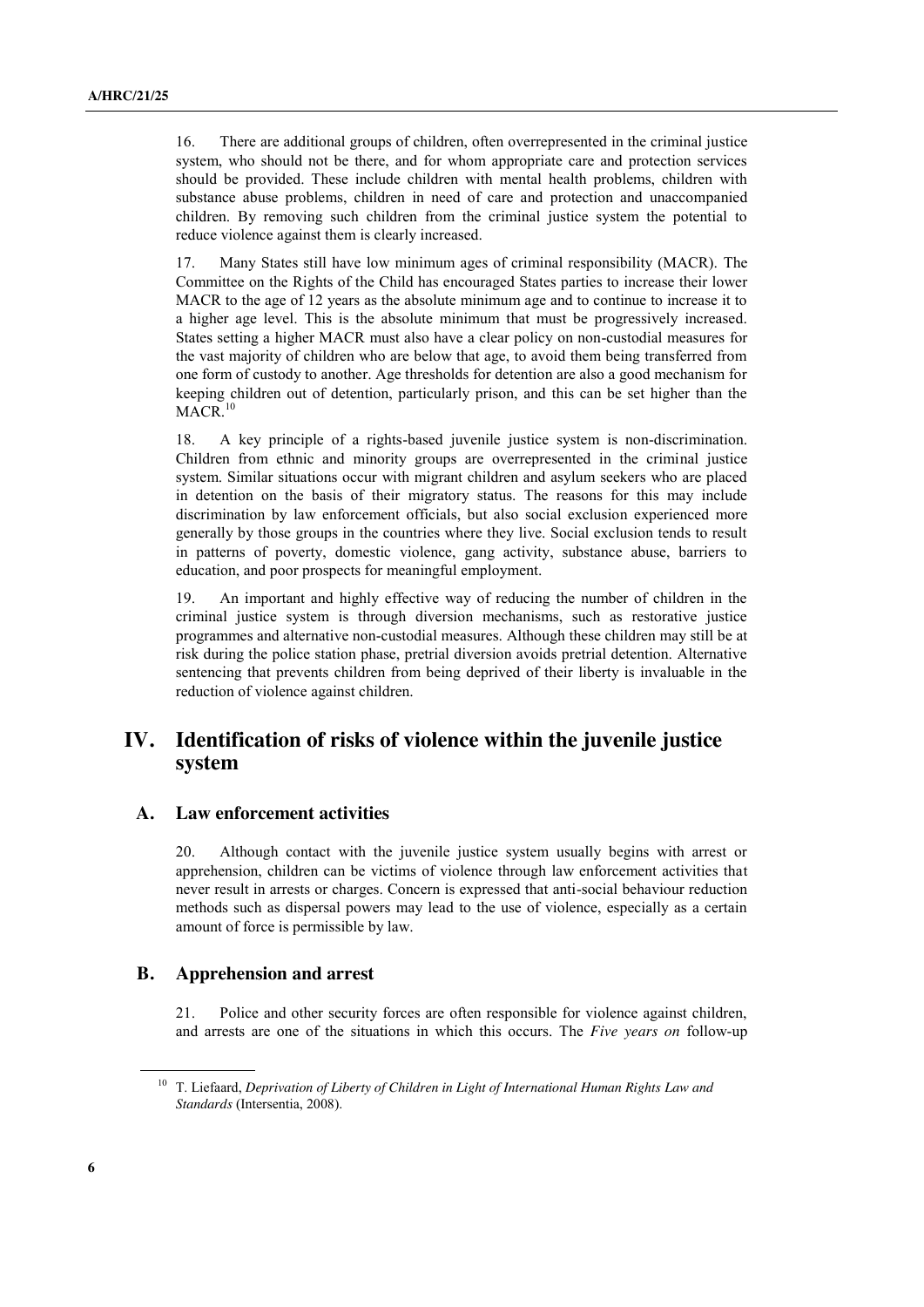report found that children are at high risk of violence from their first point of contact with the law.<sup>11</sup> This appears to occur in developed and developing countries. The use of tasers during the arrest of children is a situation of particular concern.

22. As prescribed by international standards on juvenile justice, it is important to notify parents or caregivers following the arrest of a child, and secure their attendance at the police station. However, failure to notify the parents, or to do so in a timely manner, happens in both developing and developed countries.

#### **C. Police interrogation**

23. As stated in the Convention on the Rights of the Child, every child deprived of his or her liberty shall have the right to prompt access to legal and other appropriate assistance. It is observed in the UNODC Criminal Justice Assessment Toolkit 3 that: "Good practice and respect for human rights, as well as the professionalism of the interviewer, should prevent suspect interviews from becoming violent, but there may be places in which severe interrogation techniques are tolerated, or even encouraged, and may involve the use of torture".<sup>12</sup>

24. Many juvenile justice laws fail to include a clause that a child shall not be questioned by a police officer or a prosecutor without a parent, guardian or responsible adult being present. The presence of a parent, guardian or responsible adult is important in that it provides a high level of protection against ill-treatment of child suspects by police.<sup>13</sup>

25. Similarly, the United Nations Principles and Guidelines on Access to Legal Aid in Criminal Justice Systems provide specifically that States should establish child-friendly legal aid systems that enable children to contact their parents or guardians at once and to prohibit any interview in the absence of a parent or guardian, and lawyer or other legal aid provider.

26. A recent study of juvenile justice systems in Eastern Europe and Central Asia recognizes that some countries have legislated to provide for the presence of lawyers during interrogation.<sup>14</sup> At the same time, in some other regions legal representatives rarely assist any suspect at the police detention stage of the criminal justice process.<sup>15</sup>

### **D. Searches and the taking of samples**

27. International instruments pertaining to juvenile justice do not provide specific protection in relation to searches or the taking of samples. Similarly, many laws at the domestic level fail to incorporate protective rules in this area. Some countries do have laws relating to the taking of intimate and non-intimate samples, but not all differentiate between child suspects and adult suspects.

<sup>&</sup>lt;sup>11</sup> NGO Advisory Council, *Five years on: A global update on violence against children* (2011).<br><sup>12</sup> P. 17, available from: http://www.unodc.org/documents/justice-and-prison-

reform/cjat\_eng/3\_Crime\_Investigation.pdf

<sup>&</sup>lt;sup>13</sup> Rule 15, United Nations Standard Minimum Rules for the Administration of Juvenile Justice, deals with "legal counsel, parents and guardians" but this comes under part 3 of the rules pertaining to "Adjudication and Disposition".

<sup>14</sup> UNICEF, *The development of juvenile justice systems in Eastern Europe and Central Asia: Lessons from Albania, Azerbaijan, Kazakhstan, Turkey and Ukraine* (2009).

<sup>&</sup>lt;sup>15</sup> UNODC, *Access to legal aid in criminal justice systems in Africa: Survey Report* (2011).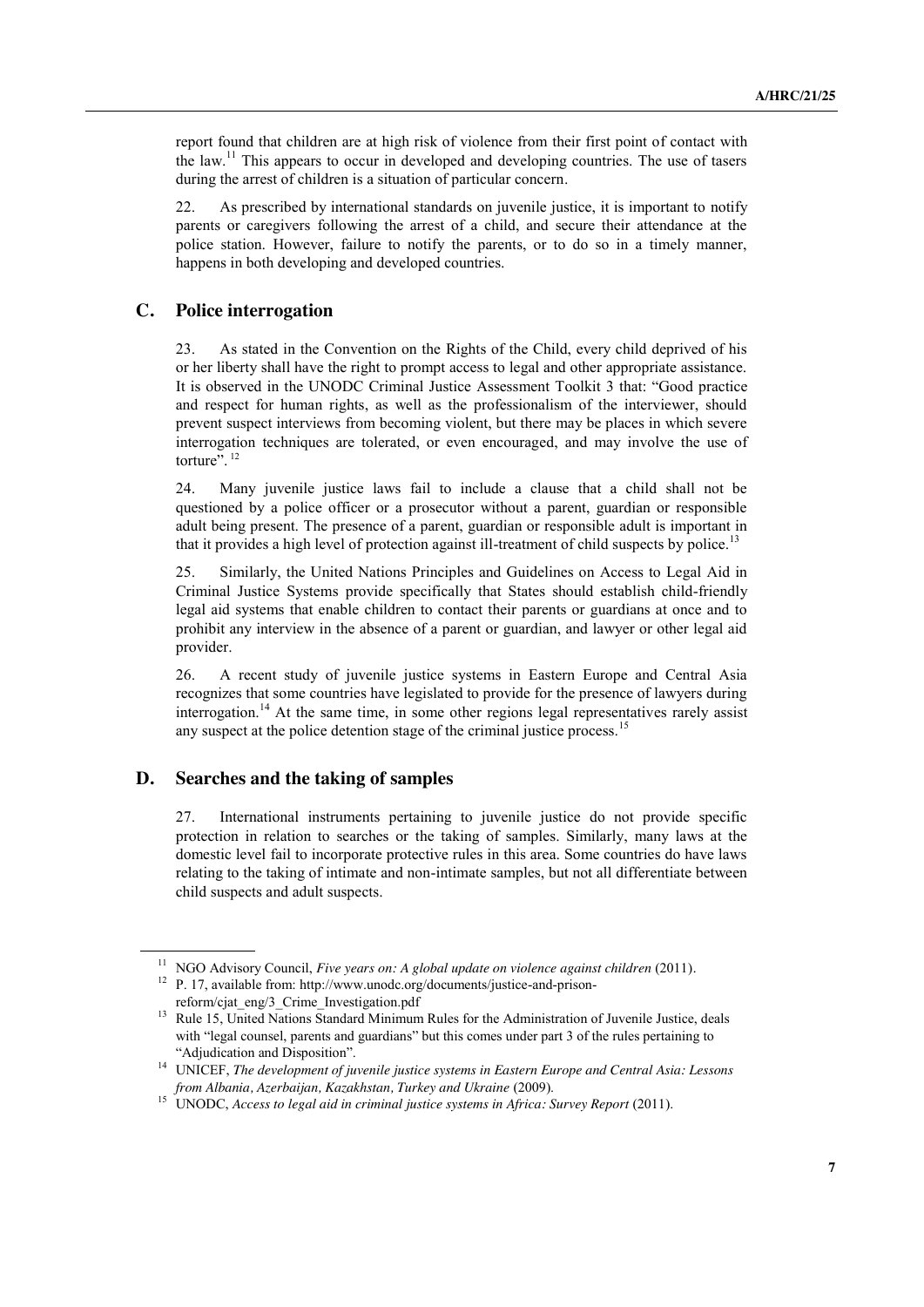### **E. The right to appear before a court or tribunal to challenge detention**

28. Building upon children's right to challenge the legality of deprivation of liberty before a court and to have a prompt decision on such action, the Committee on the Rights of the Child in its general comment No. 10 (2007) on children's rights in juvenile justice provides that no child should be detained for more than 24 hours without a judicial order. However, even countries where there is a shorter specified time period do not always manage to abide by the law. A study conducted in Tanzania by the Commission for Human Rights and Good Governance supported by Penal Reform International indicated that 70 per cent of children sent to police stations are detained for more than 24 hours before being sent to the courts.<sup>16</sup>

29. Detaining a child in a police cell for even a few hours presents a risk of violence. Where there is no law requiring him or her to be brought before a court or other body within a limited period of time, or if such law is flouted, children are at grave risk as the courts are unaware of the child's detention. Children who do not have parents or families who will raise concerns can get "lost" in the system under these circumstances.<sup>17</sup>

#### **F. Risks at court and during trial**

30. Appearance before a court or tribunal is considered a protective factor and presiding officers and prosecutors can do much to prevent delay and ongoing detention of children. Too often, however, they are neglectful or indifferent to the plight of children, and thereby contribute indirectly to the harm children suffer. In some instances, they directly contribute to psychological and verbal violence against children in the manner that they interrogate or cross-examine them in court. The court process itself may be experienced as psychologically violent by children, and this will be greatly alleviated if the child is assisted by a parent/guardian/responsible adult, and by a legal representative or assistant.

31. Court admission of evidence obtained through torture or threats is a common occurrence in many justice systems, and this contributes to the rising problem of impunity.

### **G. Risks associated with pretrial detention**

32. The majority of children deprived of their liberty are in pretrial detention, and it is disturbing that many of these children are subsequently found not guilty.<sup>18</sup>

33. There is a lack of oversight and monitoring in pretrial detention, particularly in police cells. Lack of contact with the outside world is less frequent than for sentenced children, which means that children who are ill-treated have fewer possibilities to report incidents. There are also risks of violence related to court appearance, with children often transported to court and held in court holding cells together with adults.

<sup>&</sup>lt;sup>16</sup> Commission for Human Rights and Good Governance, Inspection Report for Children in Detention Facilities in Tanzania (June 2011).

<sup>&</sup>lt;sup>17</sup> Human Rights Watch, *Children of the Dust: Abuse of Hanoi Street Children in Detention (2009).*<br><sup>18</sup> UNICEF, *The Development of Juvenile Justice Systems in Eastern Europe and Central Asia: Lessons from Albania, Azerbaijan, Kazakhstan, Turkey and Ukraine* (2009).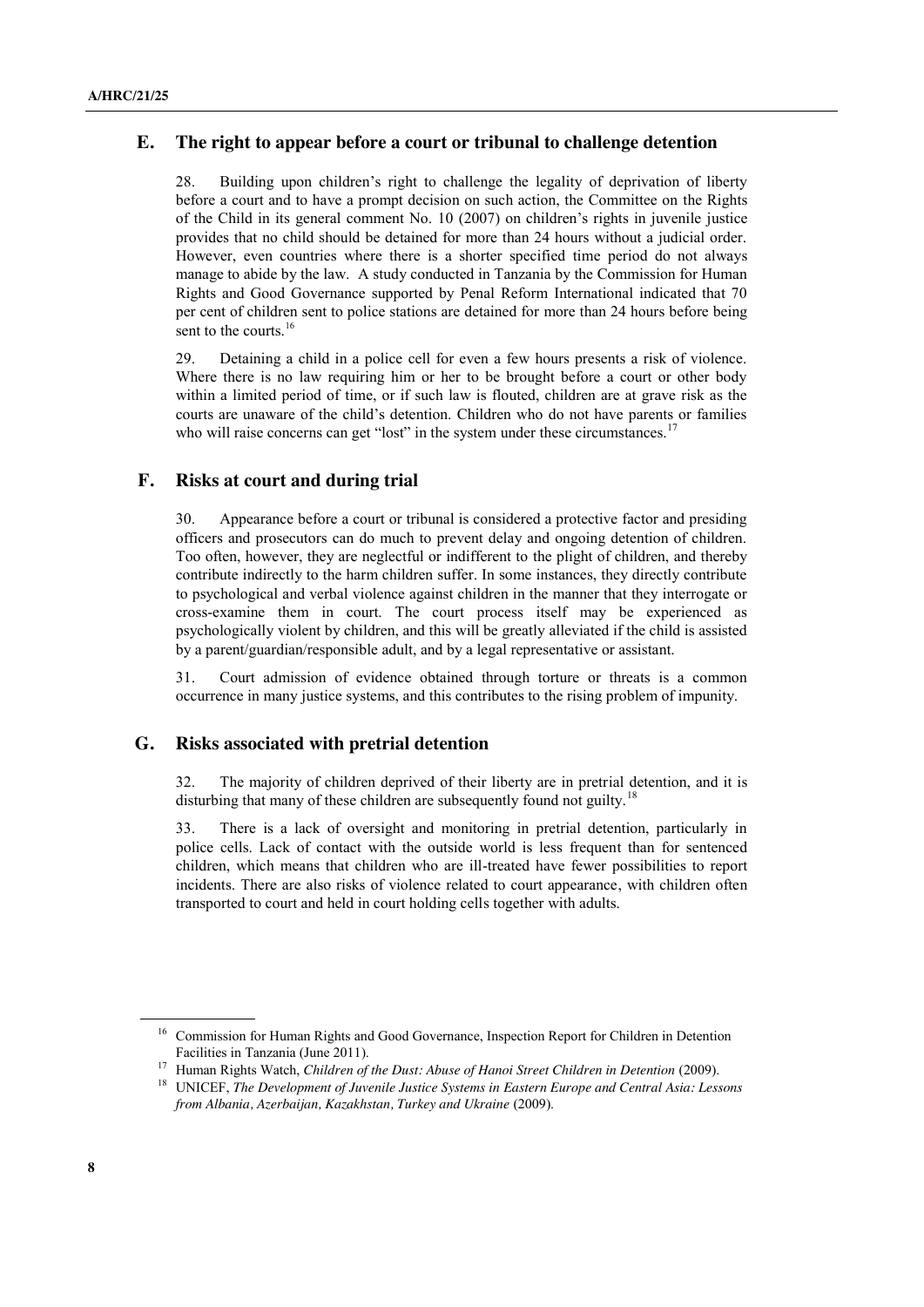## **H. Risks in administrative detention**

34. Some countries have administrative processes to deal with children who are alleged as having infringed the penal law – usually these are seen as preventive of crime, or ways of "re-socializing" or "re-educating" young people at risk. The major risk of detention measures in such systems is that decisions to detain are often made by officials or committees, with no due process, no opportunity for the child to defend him or herself, no legal representative and sometimes no parental support. The decision, once taken, is difficult to challenge. In many such systems, the decision to detain is not subject to review by a court or other independent judicial body.

## **I. Risk of violence in detention facilities**

35. Whether in pretrial detention, administrative detention or detention as a sentence, there is a significant risk of violence that arises simply from being deprived of one's liberty. The more overcrowded the facility, and the lower the staff-to-child ratio, the greater the risk becomes. The possible sources of violence in institutional settings are numerous. Violence occurs at the hands of staff working in the institutions, adult detainees where children are not separated, other child detainees, and also in the form of self-harm.

#### **1. Legally sanctioned violence committed by staff working in institutions**

36. Children in detention are frequently subjected to violence as a punishment for minor offences. Although 116 countries have abolished corporal punishment in penal institutions as a disciplinary measure (a positive increase of 10 countries since the United Nations Study was finalized), it remains lawful in at least 78 countries.<sup>19</sup> Violent practices are found in both developed and developing countries. Apart from the use of caning and whipping, children may be punished by being confined to cells for lengthy periods, being subjected to solitary confinement, having food rationed, or being subjected to chemical and physical restraints.<sup>20</sup>

37. Legally sanctioned violence by staff members is a problem in developed as well as developing countries. The use of physical restraints is particularly concerning. Although many countries have laws which permit the use of restraints, their use is generally limited to precisely defined circumstances. $2<sup>1</sup>$ 

#### **2. Violence by staff working in institutions**

38. The dividing line between illegal and legally sanctioned punishment is a fine one, as many legal measures such as restraints are used incorrectly and in inappropriate circumstances. However, there are some reported incidents that are clearly illegal.

39. In many countries personnel do not have a duty to record incidents or punishments, and no monitoring mechanisms exist. The *Five years on* report (see para. 21 above) found that in some countries child detainees were subject to degrading and painful punishments,

<sup>&</sup>lt;sup>19</sup> Global Initiative to End All Corporal Punishment of Children. See: [http://www.endcorporalpunishment.org](http://www.endcorporalpunishment.org/)

<sup>&</sup>lt;sup>20</sup> The *Five years on* report (see note 11 above) cites situations where children were detained in their cells for more than 20 hours a day and drugs were used to control behaviour, see NGO Advisory Council citing the World Organisation Against Torture (OMCT) and the Instituto de Estudios Legales y Sociales del Uruguay (IELSUR), *Report on the visits in the juvenile justice centres in Uruguay*  (2011)*.* 

<sup>&</sup>lt;sup>21</sup> United Nations Rules for the Protection of Children Deprived of their Liberty, Rule 64.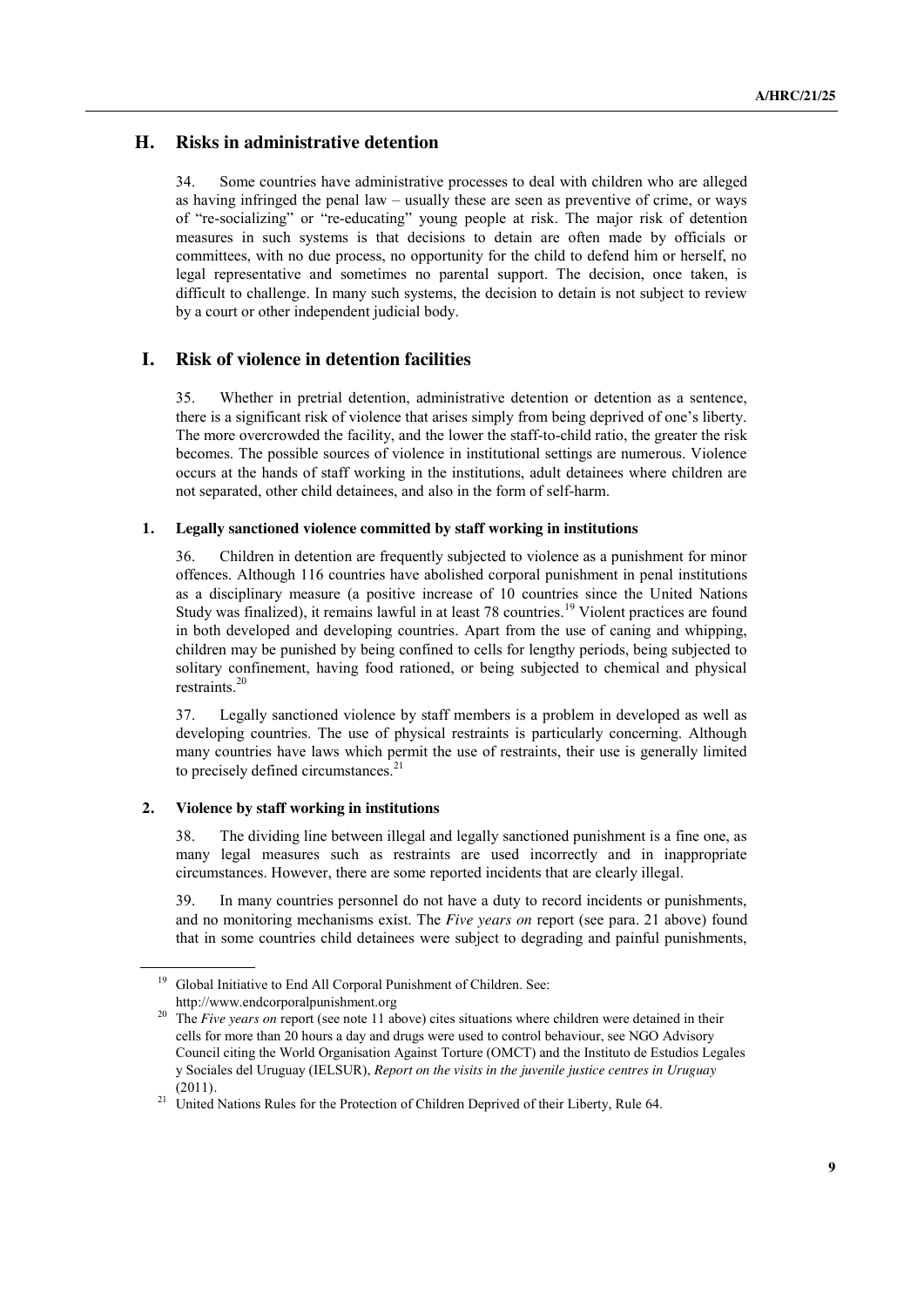including being stripped naked and made to stand in water for days at a time, with limited food and no access to toilets.<sup>22</sup>

40. Sexual abuse by staff members is also a significant risk. A survey of American youth in juvenile detention facilities found that an estimated 12 per cent of youth in 195 juvenile facilities reported experiencing one or more incidents of sexual abuse by another youth or facility staff during the 12-month period covered by the study.<sup>23</sup>

#### **3. Violence by adult detainees**

41. Building upon article 37 (c) of the Convention on the Rights of the Child, general comment No. 10 of the Committee on the Rights of the Child reiterated the well-established rule that children must be detained separately from adults, adding that there is abundant evidence that the placement of children in adult prisons or jails compromises their basic safety, well-being and their future ability to remain free of crime and to reintegrate.

42. In some States children are detained with adults in adult prisons, and many children are subjected to forced or coerced sexual activity with adult male inmates, as well as to physical violence. The *Five years on* report (see para. 21 above) records situations where children as young as 13 were detained in adult prisons, and dozens of children described forced or coerced sexual activity with adult male prisoners.<sup>24</sup> This was also reported by children interviewed in a number of African countries for the film *10*, presented at the Global Conference on Child Justice in Africa, hosted in Kampala by the African Child Policy Forum and Defence for Children International in November 2011.

#### **4. Violence by other children or young people**

43. Children in detention facilities are also vulnerable to violence from their peers. Overcrowding, lack of supervision and a failure to separate more vulnerable children from others all contribute to this phenomenon. Children involved in youth gangs might also be motivated to violence, or violence may stem from incidents of racism.

#### **5. Self harm**

44. Children in detention are prone to self-harm. This ranges from cutting themselves to strangling or hanging themselves. This occurs as a result of violence, neglect, poor detention conditions, prolonged periods of deprivation of liberty, isolation and mental health problems that may or may not have existed prior to detention.

<sup>&</sup>lt;sup>22</sup> K. Todrvs. J. Amon, G. Malembeka and M. Clayton, "Imprisoned and imperilled: Access to HIV and TB prevention and treatment, and denial of human rights in Zambian prisons", *Journal of the International Aids Society* 2011 14:8.

<sup>&</sup>lt;sup>23</sup> US Department of Justice, Office of Justice Programs, Bureau of Justice Statistics, Special Report: Sexual Victimization in Juvenile Facilities Reported by Youth 2008-2009, January 2010, http://bjs.ojp.usdoj.gov/content/pub/pdf/svjfry09.pdf

<sup>24</sup> NGO Advisory Council *Five years on: A global update on violence against children* (2011), citing Human Rights Watch, *Paying the price: Violations of the rights of children in detention in Burundi*  (2007).

<sup>&</sup>lt;sup>25</sup> D. Medlicott, (2009) "Preventing Torture and Casual Cruelty in Prisons through Independent Monitoring" in *The Violence of Incarceration,* P. Scraton and J. McCullogh (eds.), (Routledge, 2008), p. 252.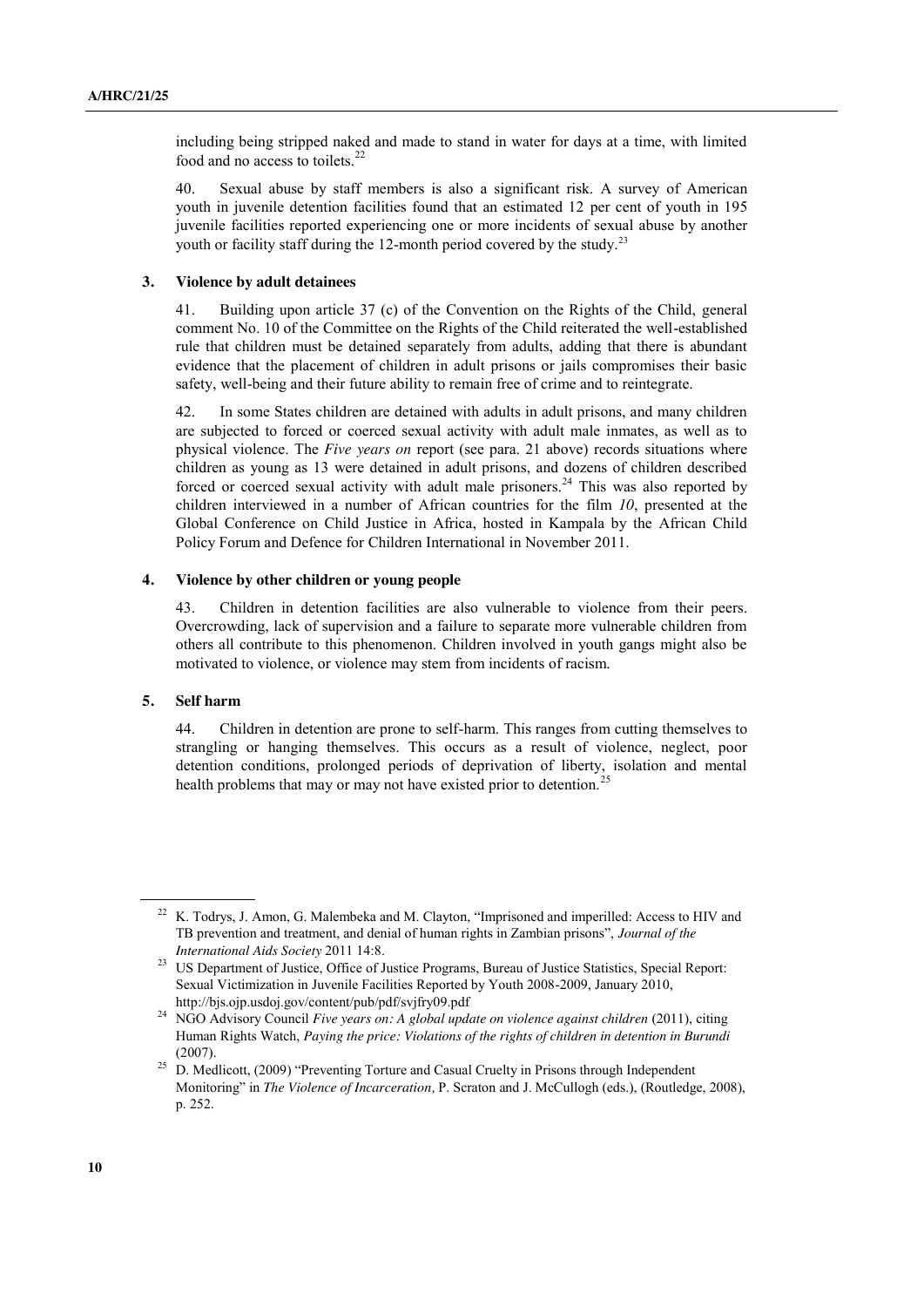#### **6. Girls and the risks of violence**

45. Girls are a minority in the juvenile justice system, but, in line with international standards and norms,<sup>26</sup> they require special protection because of their particular vulnerability. Due to their low numbers in the system, many countries do not make special arrangements or create special facilities for girls; and thus they are often held together with adult women. Alternatively, they are at high risk of being held in isolation or far away from home, due to the need to keep them separate from males.

46. In 2008, the Special Rapporteur on torture and other cruel, inhuman or degrading treatment or punishment reported that custodial violence against women, including girls, "very often includes rape and other forms of sexual violence such as threats of rape, touching, 'virginity testing', being stripped naked, invasive body searches, insults and humiliations of a sexual nature." The Special Rapporteur recalled that it is widely recognized that rape constitutes torture when it is carried out by or at the instigation of or with the consent or acquiescence of public officials.<sup>27</sup>

47. Other reports have documented abuses against girls in a number of countries, recognizing that girls are vulnerable to violence, particularly rape and sexual abuse by police as well as staff in detention facilities.<sup>28</sup>

48. In this regard it is important to take into account the Model Strategies and Practical Measures on the Elimination of Violence against Women in the Field of Crime Prevention and Criminal Justice, which address the specific vulnerabilities and needs of women and girls throughout the process. They are aimed at providing de jure and de facto equality between women and men (girls and boys) and at ensuring that any inequalities or forms of discrimination that women and girls face in achieving access to justice, particularly in respect of acts of violence, are redressed.

49. The Model Strategies and Practical Measures urge States to periodically review, evaluate and revise their laws, codes and procedures, especially their criminal laws, to ensure their value and effectiveness in eliminating violence against women and girls and remove provisions that allow for or condone violence against women and girls.<sup>29</sup>

# **V. Systemic factors that contribute to violence against children**

### **A. Low priority and lack of a strong child protection system**

50. Despite the growing attention being paid to juvenile justice internationally, the issue does not appear to figure as a priority concern on national policy agendas. Few governments have set about deinstitutionalizing as many children as possible in keeping with their human rights obligations.<sup>30</sup> This has been attributed to the low level of importance accorded by many societies to children involved with the criminal justice system.

<sup>&</sup>lt;sup>26</sup> Rule 26.4, United Nations Standard Minimum Rules for the Administration of Juvenile Justice; Rules 36-39, United Nations Rules for the Treatment of Women Prisoners and Non-custodial Measures for Women Offenders.

 $27$  A/HRC/7/3.

<sup>&</sup>lt;sup>28</sup> [http://hrw.org/english/docs/2007/02/20/g;obal15345.htm.](http://hrw.org/english/docs/2007/02/20/g;obal15345.htm)<br><sup>29</sup> General Assembly resolution 52/86.

<sup>&</sup>lt;sup>30</sup> United Nations Secretary-General, World Report on Violence against Children (2006).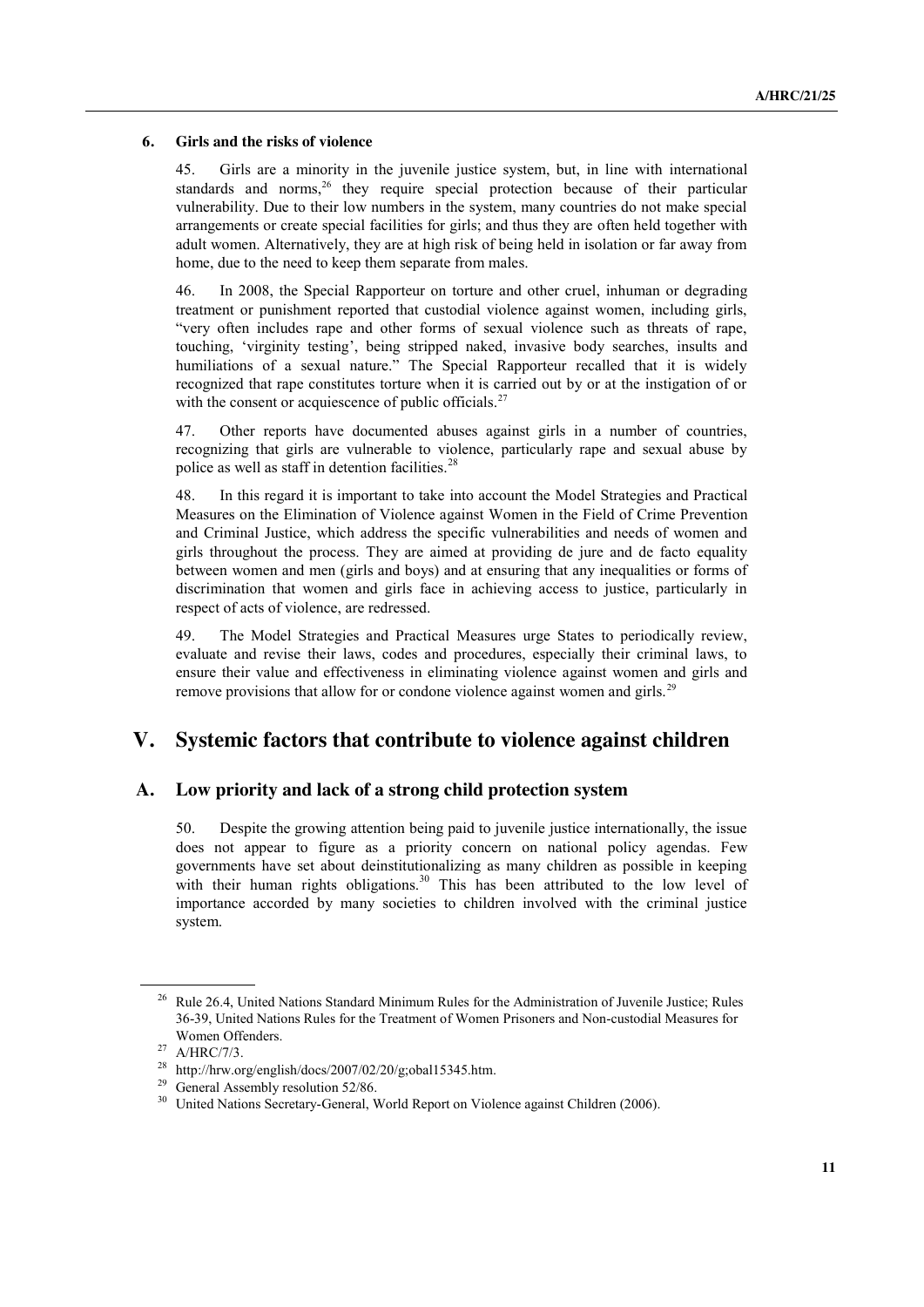### **B. Inadequate staffing**

51. Unqualified and poorly trained and remunerated staff are widely recognized as a key factor linked to violence within institutions.<sup>31</sup> Low pay and low status of personnel who work directly with children was identified as one of the reasons for this. Overworked and overwhelmed staff may resort to violent measures to maintain discipline, especially when there is a lack of supervision. Many of the personnel working with children in institutions lack knowledge of child and youth care practice, and there is little reward or prospect for advancement for those who do a good job. The selection and appointment of staff members is also haphazard, with few countries undertaking rigorous background checks of potential employees.

### **C. Lack of monitoring, oversight and complaints mechanisms**

52. There is a lack of monitoring and oversight in detention facilities, which are often unregulated and closed to outside scrutiny. As a result, violence may continue unchecked for many years. If cases are reported, they are often investigated superficially and by bodies lacking independence, and prosecutions or other sanctions are rare. Those in a position to take action may be complicit. This results in a sense of impunity, and allows violence against children to continue.

53. As highlighted by the joint report conducted by the Special Representative of the Secretary-General on violence against children and the Special Rapporteur on the sale of children, child prostitution and child pornography<sup>32</sup>, and indicated by the United Nations Rules for the Protection of Juveniles Deprived of their Liberty, inter alia, children in closed facilities of any kind "should have the opportunity of making requests or complaints to the director"<sup>33</sup>, the right to make complaints to administrative and judicial authorities, and to be informed of the response without delay. The Rules call for the establishment of an independent office, such as an ombudsman, to receive and investigate complaints made by juveniles deprived of their liberty and to assist in the achievement of settlements.

54. Some countries have established specialized administrative procedures for children in specific contexts. In Slovenia, for example, there is a procedure for investigating complaints regarding treatment of children by the police.<sup>34</sup>

55. There are few countries with a duly constituted authority independent from the institution that undertakes inspections on a regular basis, with unannounced inspections on its own initiative. The United Nations Convention against Torture and its Optional Protocol are important in promoting safety for children in detention; however these treaties are not yet in force in a large number of countries.

### **D. Mixing different levels of vulnerability**

56. Many countries fail to provide a sufficient array of facilities to accommodate and adequately protect children with differing needs. Moreover, there is a growing problem of inadequate assessment of risk and vulnerability within each facility.

<sup>31</sup> Ibid., p. 32.

<sup>32</sup> A/HRC/16/56.

<sup>&</sup>lt;sup>33</sup> General Assembly resolution 45/113.

<sup>34</sup> CRC/C/70/Add.19, para. 23.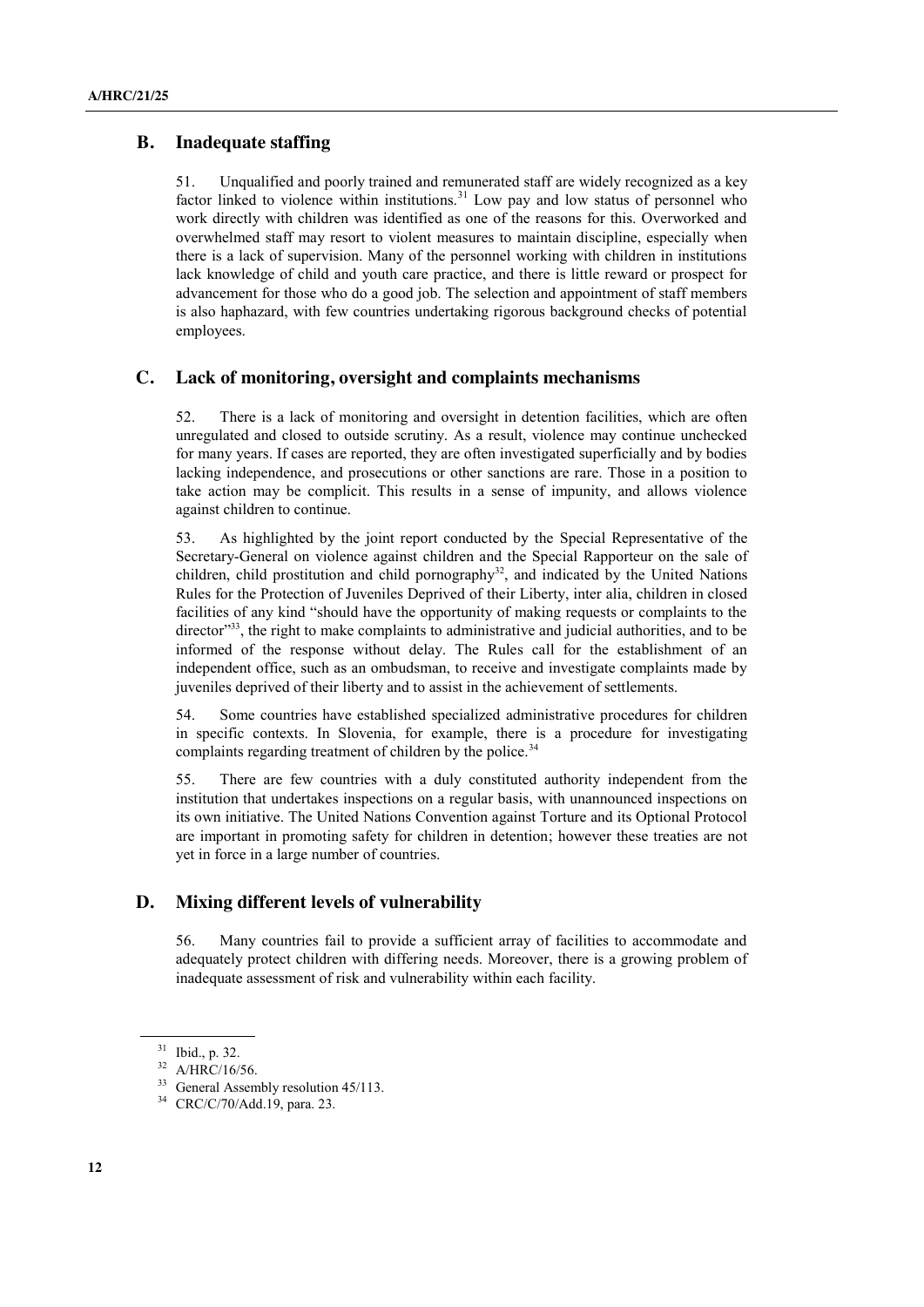### **E. Violence as a sentence**

57. Violence as a sentence is included under the heading "risks" of violence, but in reality it is more than a risk, as this is violence legitimized by national legislation and is a harsh reality for the children who must endure it.

#### **1. Inhuman sentencing including corporal punishment**

58. Corporal punishment as a sentence for convicted children has been prohibited in 155 States (an increase of 22 countries since the United Nations Study). However, at least 42 States still permit corporal punishment as a court-ordered sentence against children.<sup>35</sup> The Committee on the Rights of the Child has, in two general comments,<sup>36</sup> stressed that corporal punishment as a sentence amounts to cruel and degrading treatment, which is impermissible under article 37 of the Convention on the Rights of the Child. Some countries still subject children who have reached puberty to punishments of extreme violence, including flogging, stoning and amputation.<sup>3</sup>

#### **2. Death penalty**

59. The Convention on the Rights of the Child prohibits capital punishment for crimes committed by persons below 18 years of age. However, the death penalty for children is still a lawful sentence in seven States. According to Amnesty International reports monitoring the number of children executed, between 2006 and 2011, 37 offenders were executed for crimes committed before reaching the age of 18. The number of juvenile executions has increased over the past decade, with 21 juvenile offenders having been executed during the previous five-year period.<sup>38</sup>

#### **3. Life imprisonment without parole**

60. Article 37 of the Convention on the Rights of the Child bans life sentences without the possibility of release. This is an area where there have been positive developments. In American jurisprudence on cases *Graham v. Florida*<sup>39</sup> and *Sullivan v. Florida*<sup>40</sup>, a sentence of life without parole for non-homicide crimes committed by a person below 18 years is a constitutional violation; furthermore, some American states have abolished the sentence of life imprisonment without parole for children regardless of the offence committed.

#### **4. Indeterminate sentences**

61. Some countries retain indeterminate sentences, whereby a child may be sentenced "at his/her majesty's/the president's pleasure". This leaves uncertainty for the child and makes it difficult to promote an effective rehabilitation process and set reintegration goals.

<sup>&</sup>lt;sup>35</sup> Global initiative to end all corporal punishment of children. See [http://www.endcorporalpunishment.org](http://www.endcorporalpunishment.org/)

<sup>&</sup>lt;sup>36</sup> General comments No. 8 (2006) on the right of the child to protection from corporal punishment and [other cruel or degrading forms of punishment](http://tb.ohchr.org/default.aspx?Symbol=CRC/C/GC/8) and No. 10 (2007) on [children's rights in juvenile](http://www2.ohchr.org/english/bodies/crc/docs/GC10_en.doc)  [justice.](http://www2.ohchr.org/english/bodies/crc/docs/GC10_en.doc)

<sup>&</sup>lt;sup>37</sup> The Committee on the Rights of the Child has expressed its concern about such sentencing to States including Brunei Darrussalam, Islamic Republic of Iran, Nigeria, Pakistan, Saudi Arabia, and Yemen, and has recommended that these countries change their laws to make these sentences unlawful.

<sup>&</sup>lt;sup>38</sup> Amnesty International, "Executions of Juveniles since 1990", available from: <http://www.amnesty.org/en/death-penalty/executions-of-child-offenders-since-1990>

<sup>39</sup> *Graham* v. *Florida*, 130 S. Ct. 2011, 2018, 2030 (2011), handed down in May 2011.

<sup>40</sup> *Sullivan* v. *Florida*, 130 S. Ct. 2059 (2010)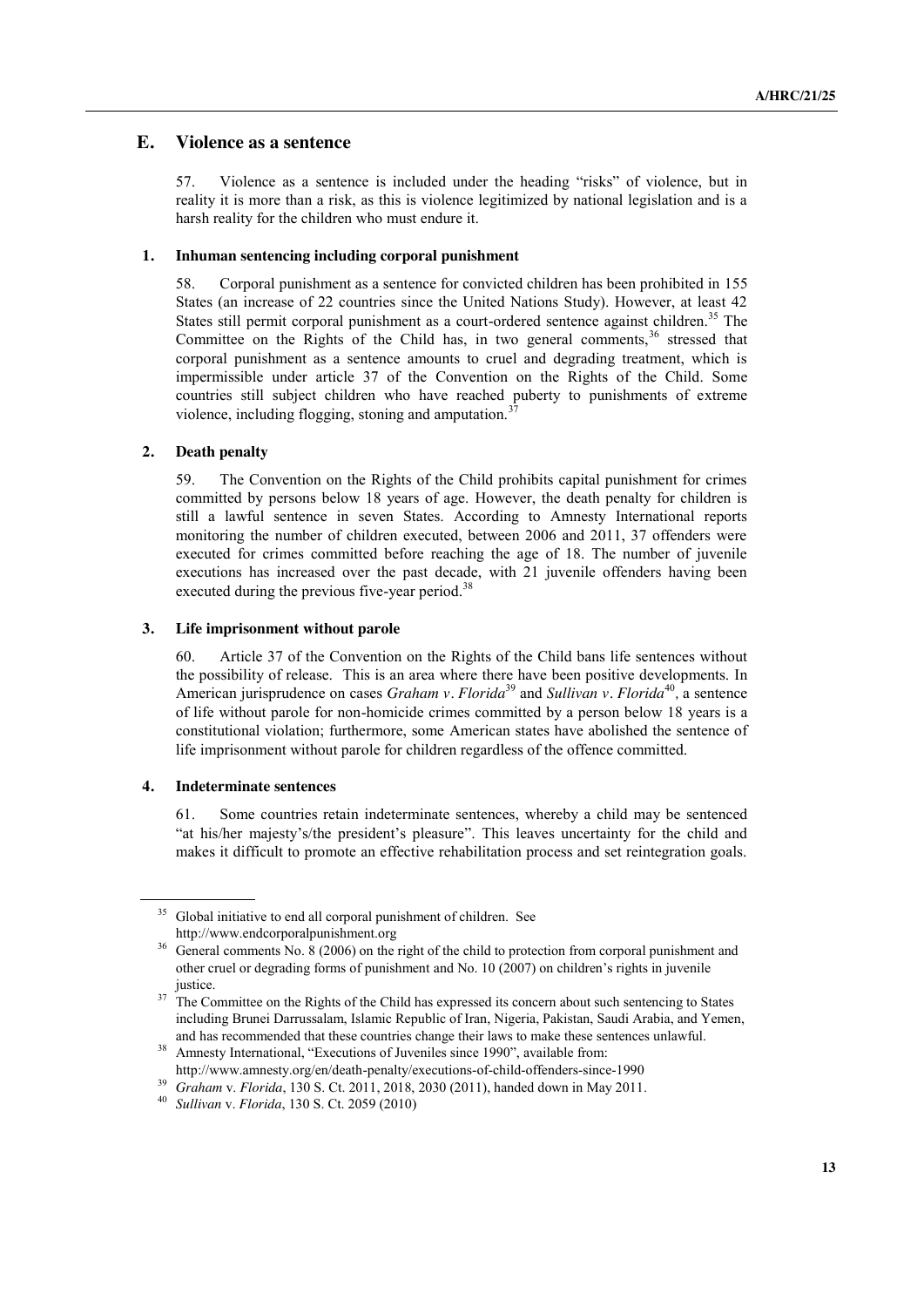Sentences for child offenders should be determinate and periodically reviewed in order to allow for early release.

#### **5. Mandatory minimum sentences**

62. Some countries set mandatory sentences for offenders, including children (especially those tried as adults or before adult courts). These establish extended sentences as the mandatory punishment for certain crime categories. This prevents courts from considering the individual circumstances of the child, proportionality and rehabilitative goals, and is contrary to the principle recognized by the Convention on the Rights of the Child of deprivation of liberty as a measure of last resort and for the shortest appropriate period of time.<sup>41</sup>

63. Children must always have the right to appeal their sentences, and must be assisted by the State in the provision of legal assistance where it is required.

### **F. Other systemic issues**

64. Other systemic problems or challenges include the fact that juvenile justice is an intersectoral process involving many role players from different government departments and State institutions, and there is often a lack of co-operation between these.

65. Furthermore, there is a lack of data collection and analysis in relation to the situation of children in the juvenile justice system, and there is a lack of accountability for violence against children or for failure to protect them from violence, including with regard to compensation.

# **VI. Recommended strategies to prevent and respond to violence against children in the juvenile justice system**

## **1. Preventing children from becoming involved with the juvenile justice system**

66. **The fewer children there are in the criminal justice system, the lower the risk of their exposure to violence in that system. It is important for States embarking on measures to prevent and respond to violence in the juvenile justice system to ensure that an appropriate environment exists for the primary prevention of children coming into the criminal justice process.** 

67. **There is an urgent need to strengthen national child protection systems that can effectively ensure that children's rights are safeguarded instead of perpetuating the criminalization of children. States should act to prevent the criminalization and penalization of children and reduce the number of children deprived of liberty, including through: (a) decriminalizing "status offences", such as begging or loitering; preventing the detention of unaccompanied migrant children and asylum seekers; (b) ensuring that children with mental health problems are appropriately cared for and not dealt with by the criminal justice system if possible; and (c) avoiding the criminal justice system for treating children with substance abuse problems. There is also a** 

<sup>&</sup>lt;sup>41</sup> In South Africa, such sentences were found to be unconstitutional for offenders below 18 years at the time of the offence. See *Centre for Child Law* v. *Minister of Justice and Constitutional Development,* 2009 (2) SACR 477(CC).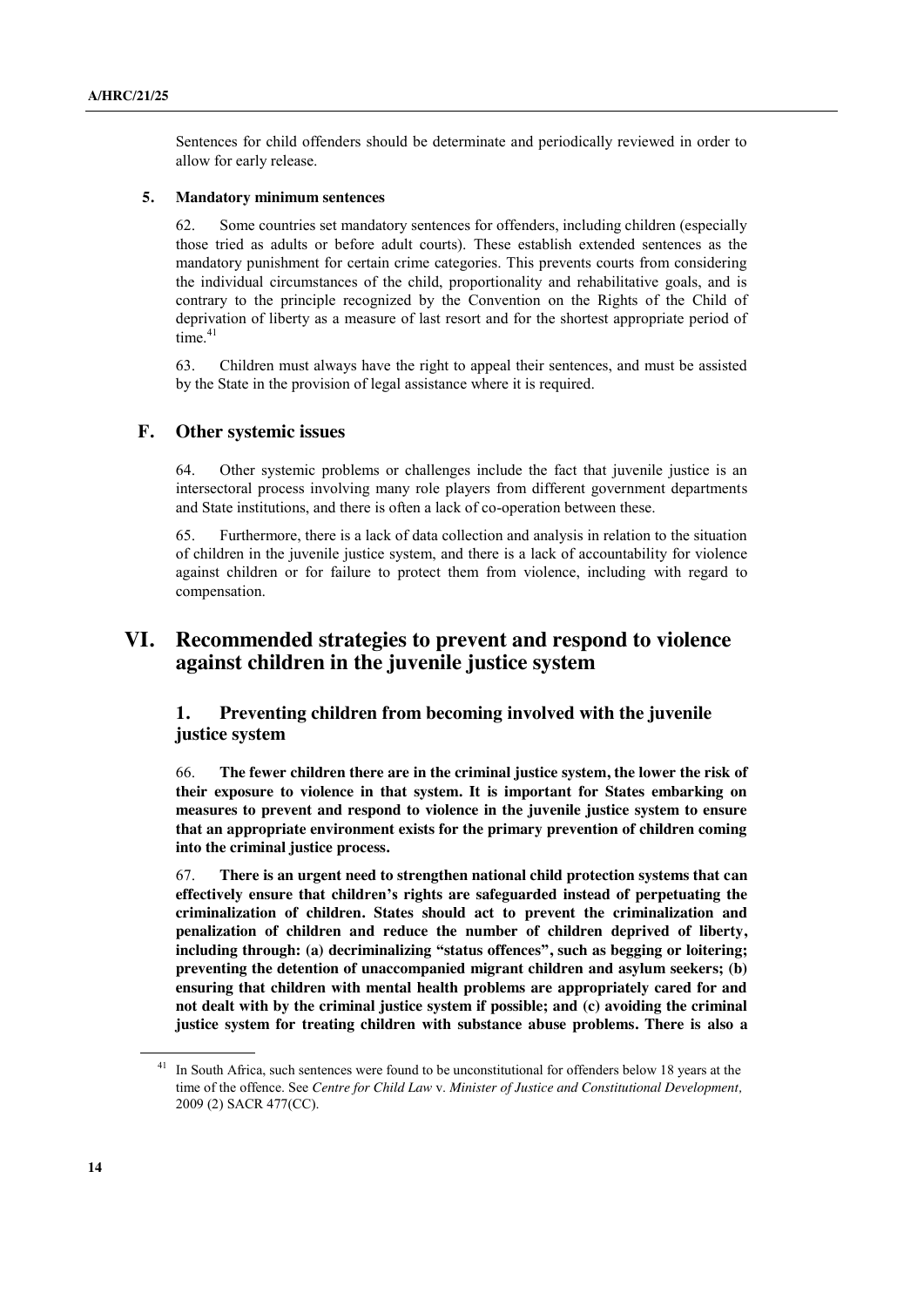**need to ensure birth registration, age and gender assessment procedures to secure children's rights and safeguards to prevent and protect children from violence within the juvenile justice system.**

68. **Similarly, States must raise the age of criminal responsibility to a minimum of at least 12 years, continue to increase it, and ensure non-custodial options for children below that age.** 

### **2. Protecting children from all forms of violence within the juvenile justice system and integrating this dimension into the national agenda**

69. **States are urged to revise their laws, policies and procedures to ensure compliance with international standards and ensure that the process of juvenile justice reform is framed by a child- and gender-sensitive approach, promoting a juvenile justice system that is fair, effective, efficient, and established as a core dimension of the national child protection system.**

70. **In this light, States are urged, through their national legal frameworks, to ensure that the Constitution, or its equivalent, contains key child rights principles and safeguards including the consideration of children's deprivation of liberty only as a measure of last resort and for the shortest appropriate period of time, the separation of children from adults, and of girls from boys; the effective protection of children from torture or cruel, inhuman or degrading treatment or any other form of violence, including as a form of punishment, treatment or sentencing.** 

71. **Legislation should contain specific measures to prohibit all forms of violence and effectively protect children. Justice, governance, security and human rights institutions should publicly expose and effectively respond to violence against children in the juvenile justice system in a manner that enhances public accountability. Civil society has a key role to play in this regard and conditions should be created for them to contribute to strengthening the rule of law and holding public officials accountable for acts of violence against children.**

### **3. Ensuring the use of diversion and alternative non-custodial measures as priorities within the juvenile justice system**

72. **States are urged to develop and use effective alternative mechanisms to formal criminal proceedings that are child- and gender-sensitive, such as restorative justice, mediation, and community-based programmes, including treatment programmes for children with substance abuse problems.** 

73. **States should guarantee that all officials in the juvenile justice system, including law enforcement officials, prosecutors and judges, as well as community-based justice providers, including religious and traditional leaders, are trained on children's rights and supported in the implementation of these rights and standards related to juvenile justice.**

74. **It is urgent to ensure effective coordination between child justice sectors, different services in charge of law enforcement and the social welfare and education sectors in order to promote the use of diversion and alternative non-custodial measures. Pretrial diversion and alternative, community-based sentences in conformity with children's rights should be introduced where they do not exist, and where they do, their scope and application expanded.**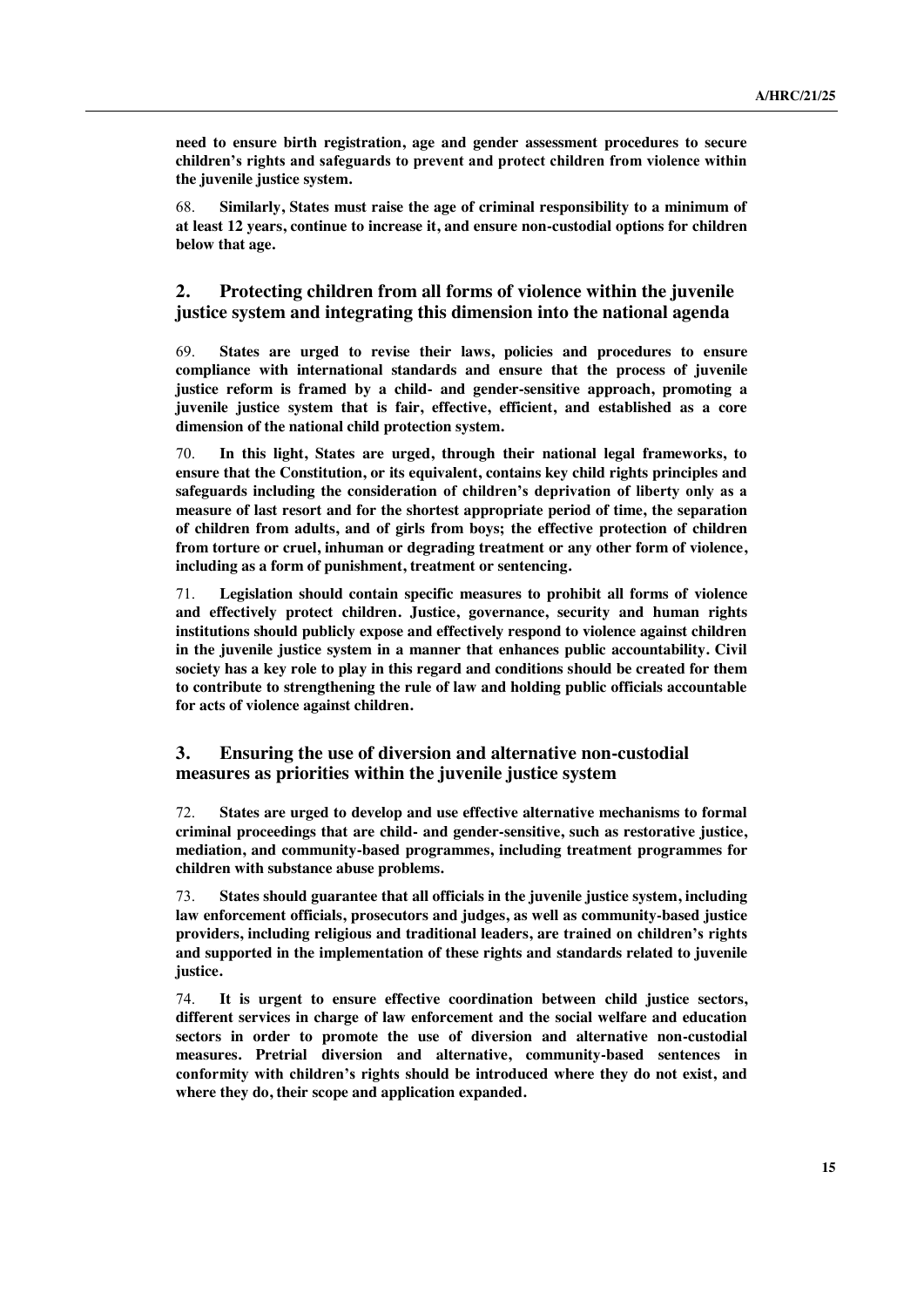### **4. Ensuring that the deprivation of liberty is a measure of last resort**

75. **Every child arrested and deprived of liberty should be brought before a competent authority to examine the legality of this deprivation of liberty within 24 hours. Pretrial detention should be reviewed regularly, preferably every two weeks. States should introduce the legal provisions necessary to ensure that the court/juvenile judge or other competent body makes a final decision on the charges not later than six months after they have been presented.**

76. **States should ensure that, upon the apprehension of a child, his or her parents or guardian are immediately notified, and, where immediate notification is not possible, the parents or guardian must be notified within the shortest possible time thereafter. Moreover, States need to guarantee that children deprived of their liberty shall have the right to prompt access to legal and other appropriate assistance.**

77. **All the guarantees of due process of law should be observed at all stages of a judicial process, including multidisciplinary support by social workers, probation officers or other suitable persons who can liaise with family and community and identify community-based alternatives to detention.** 

78. **In addition, States must prohibit all forms of inhuman sentencing against children, including the death penalty, life imprisonment without the possibility of parole, and the use of corporal punishment, such as stoning, flogging, whipping or caning.**

## **5. Ensuring that, when deprivation of liberty is absolutely necessary, conditions of detention and the treatment of children respect the dignity and special needs of the child, and minimize the risk of violence**

79. **With the objective of promoting effective rehabilitation and reintegration of children into society, States should ensure through legislation, policy and procedures that children deprived of liberty have access to quality services such as health care, medical treatment, education, vocational training, and recreational activities. States should also ensure that children have the right to maintain contact with their family through correspondence and visits from the moment they are arrested. Detention facilities authorities should institute measures to meet the protection needs of special categories of children, including girls. To achieve such purpose, States should develop policies related to minimum standards for the treatment of children in detention based on the international legal framework concerning juvenile justice.**

80. **States should ensure that when deprived of their liberty, children are separated from adults, and girls separated from boys.** 

81. **States should provide for a lawful disciplinary system, in compliance with the principles of positive discipline and restorative justice approaches, which prohibits the use of torture or other cruel, inhuman or degrading treatment or punishment, including the use of isolation or solitary confinement, and the use of restraints or force, except in specified exceptional circumstances.** 

82. **States should establish clear procedures for responding to self-harm and clear rules for supervision and other necessary measures where a child is considered a suicide risk. There should be individualized treatment plans for each child, taking into consideration their effective and long-lasting rehabilitation and reintegration.**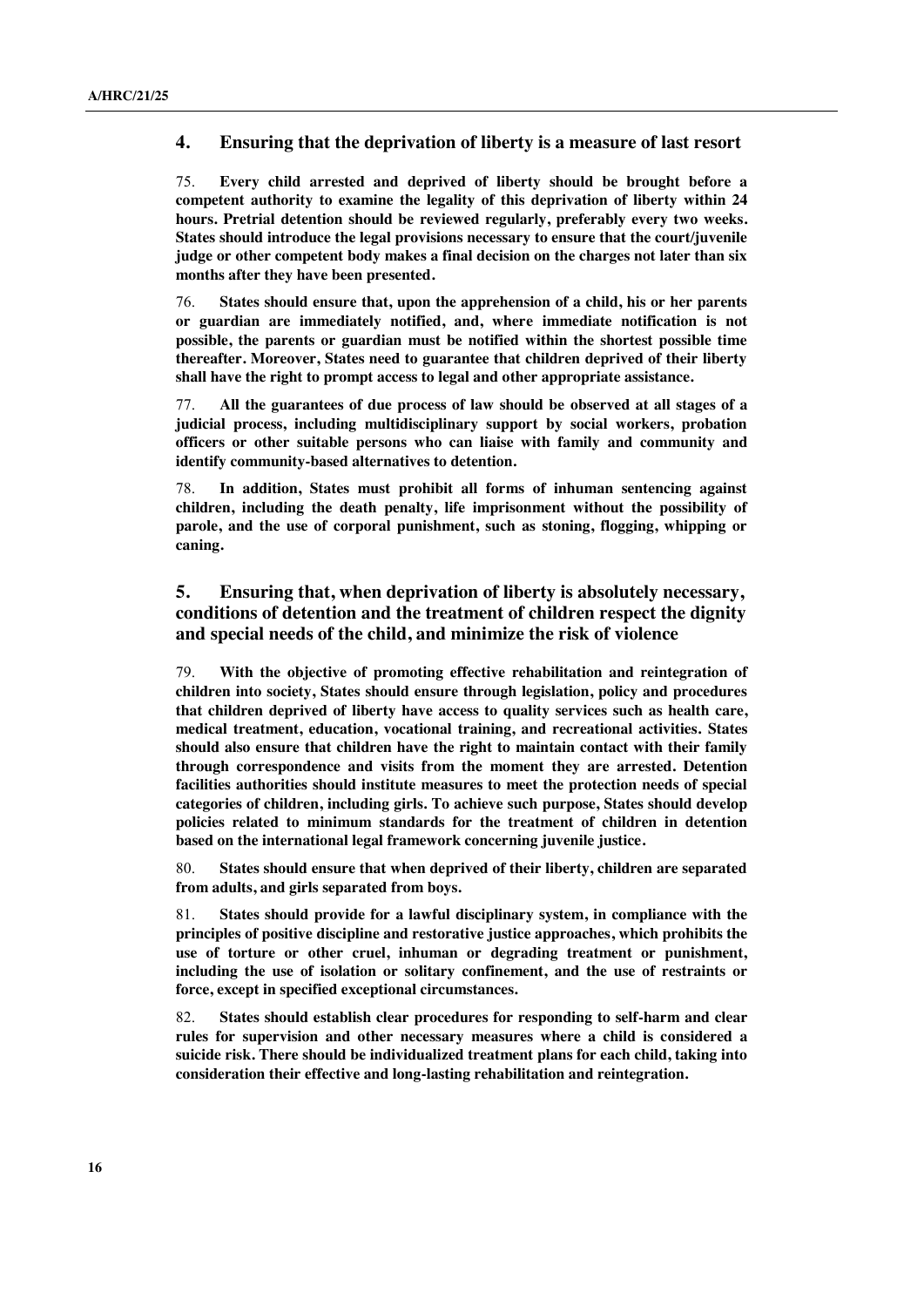## **6. Establishing safe and effective child-sensitive complaints and counselling mechanisms**

83. **States are urged to review relevant legislation and policies to establish safe, effective, child-sensitive counselling, reporting and complaints mechanisms to address incidents of violence. These mechanisms should integrate a gender, cultural and disability dimension and be provided in child-friendly language. Most importantly, these mechanisms need to provide opportunities for appeal from decisions made about complaints, and sanctions for grievous breaches of the law or policy, including criminal, civil and employment law sanctions; as well as measures to protect children from possible reprisals arising from the submission of complaints. Ombudspersons or human rights or children's rights commissions play a critical role in the consideration of violence-related complaints.**

## **7. Establishing child and gender-sensitive institutions and procedures**

84. **States are urged to review law, policy and procedures relating to law enforcement activities, police investigation and trial procedures in order to ensure a legal framework that effectively prevents and addresses violence. Law enforcement officials in particular have a vital role to play in preventing child delinquency and children coming into contact with the criminal justice system.** 

85. **Contact between law enforcement agencies and children must be managed in such a way as to respect the legal status of the child, promote his or her well-being and avoid causing physical and mental harm to him or her. To achieve such purpose, States should establish specialization within the police and provide for specialized training for all officials involved in the administration of juvenile justice.**

86. **Police interviews with children must be conducted in the presence of a parent or guardian, or responsible adult, and with a legal representative. Furthermore there should be procedural rules for the searching of children with respect to their privacy and dignity. In particular, special attention must be given to the vulnerability of girls in this context.** 

87. **States should establish child-friendly courts and procedures which should include the prohibition of referral to adult courts, use of hostile cross-examination techniques, and the publication of any information that may identify the child.**

### **8. Safeguarding the right of all children within the juvenile justice system to have access to legal assistance throughout the process**

88. **States are urged to review law, policy and practical measures to ensure children's right to legal representation and access to State-funded legal aid in accordance with pre-determined rules. Legal aid providers representing children should be specially trained and their performance regularly appraised to ensure their suitability to work with children. Likewise, legal aid representatives working with children should work in close cooperation with other professionals such as social workers and diversion service providers.**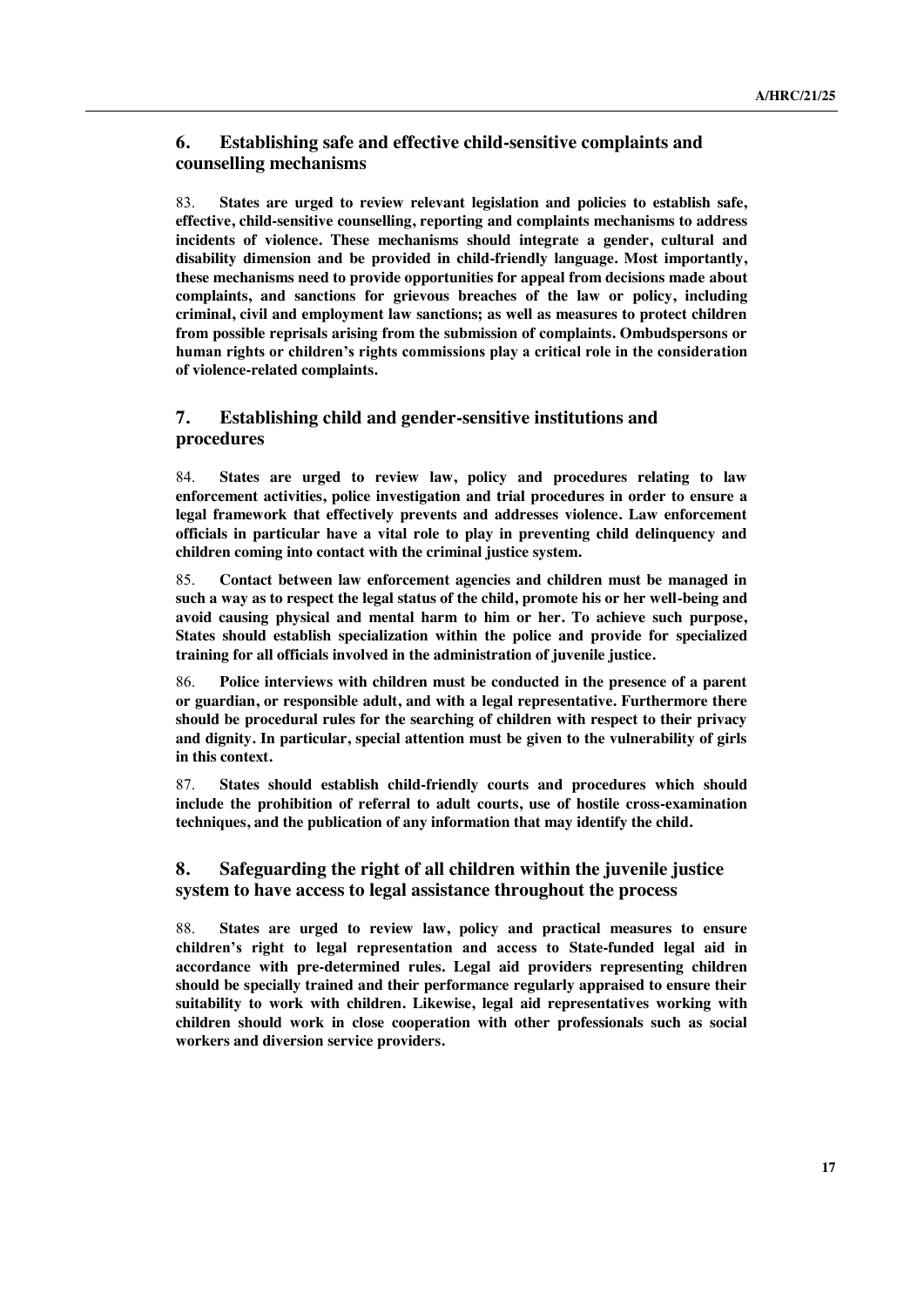## **9. Establishing independent oversight, inspection and monitoring mechanisms**

89. **States should review their laws, policies and procedures to ensure that institutions in which children are deprived of their liberty are regularly inspected by a team of persons appointed by government or other authorized bodies, such as national human rights institutions, ombudspersons or inspecting judges. Visits must be carried out in accordance with the principle of confidentiality to protect children from harassment or reprisals, and also include an option for unannounced visits.** 

90. **Particular attention should be paid to the use of violence, force and restraints, disciplinary measures and other forms of restriction. All forms of violence, especially serious injury or death, should be reported and investigated promptly by an independent monitoring body. National monitoring mechanisms shall cooperate with international agencies that are legally entitled to visit institutions in which children are deprived of liberty.**

### **10. Providing for qualified and trained personnel**

91. **In order to establish an effective juvenile justice system, States should develop a sound system of selection, recruitment and development of personnel, ensure the appointment and retention of competent and well-trained professionals, and provide adequate remuneration. It is also crucial to carry out background checks on all personnel working in direct contact with children in the juvenile justice system.**

92. **States should ensure that police, prosecutors, judges and magistrates, prison and probation officers, social workers and other relevant professionals involved in the juvenile justice system receive adequate training and continued education on national laws, policies and programmes, as well as on international standards necessary to respond to the specific needs of children within the juvenile justice system.**

93. **States should encourage professional associations to develop enforceable standards of conduct that promote justice and prevent violence against children in the juvenile justice system.** 

## **11. Promoting data collection, analysis and dissemination, and developing research and reporting schemes to assess, prevent and respond to incidents of violence against children within the juvenile justice system**

94. **States should develop data gathering, analysis and reporting schemes to monitor youth crime prevention and measure the performance of the juvenile justice system. To this aim, juvenile justice indicators should be developed and applied regularly to measure the performance of the juvenile justice system. A system for establishing juvenile justice statistics, comprised of disaggregated data, should be developed and implemented in order to assess, prevent and respond to incidents of violence against children.** 

95. **Data collection should include children's views and experiences, as well as information on incidents of violence against children in the juvenile justice system. It should also include information on regular independent inspection of places of detention, access to complaints mechanisms by children in detention, specialized standards and norms concerning recourse by personnel to physical restraint and use**